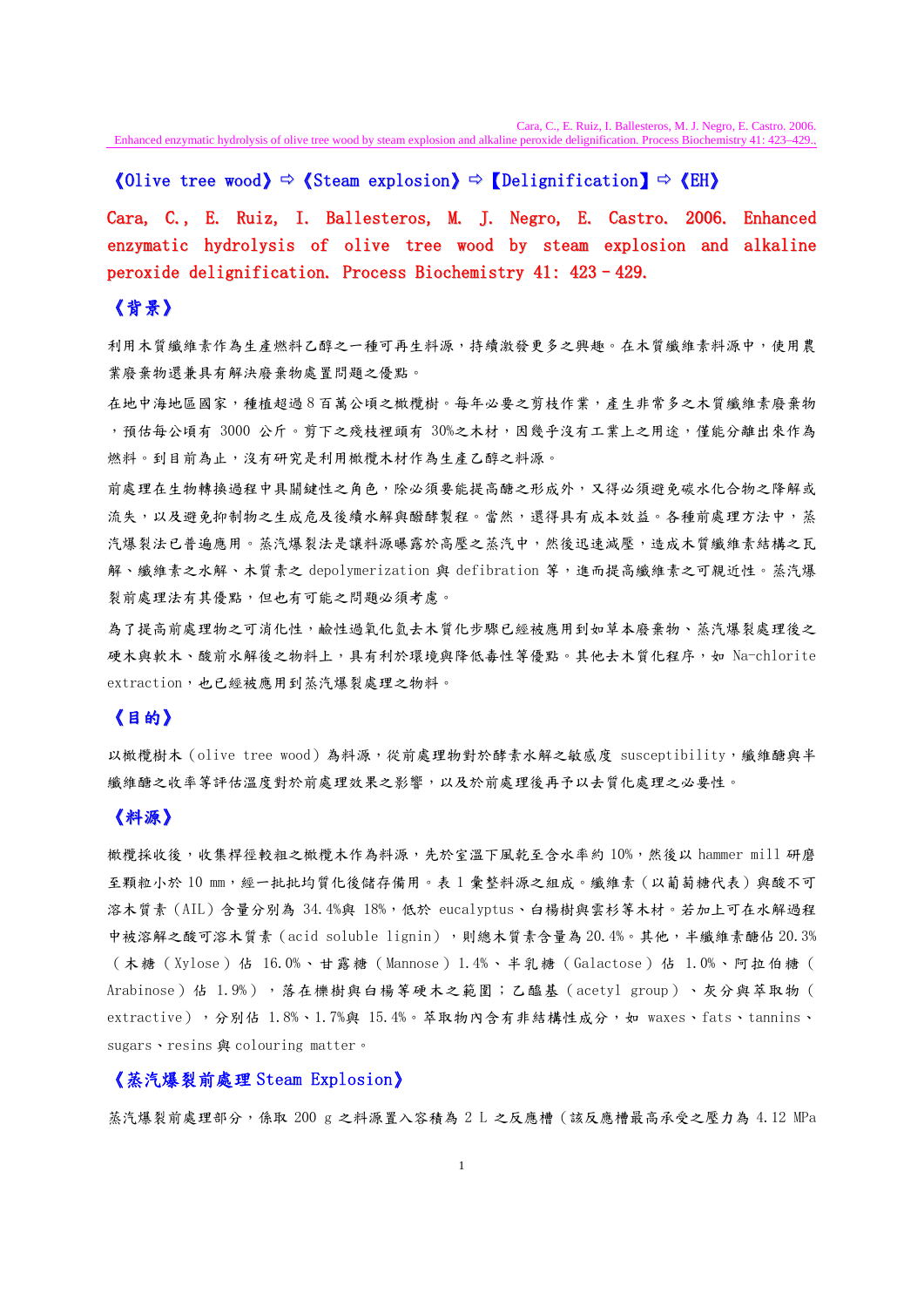Cara, C., E. Ruiz, I. Ballesteros, M. J. Negro, E. Castro. 2006.

Enhanced enzymatic hydrolysis of olive tree wood by steam explosion and alkaline peroxide delignification. Process Biochemistry 41: 423–429..

),再以飽和蒸汽加熱至 190、210、230、240°C,停留 5 分鐘,經爆裂後排入旋風筒 (cyclone)中回收 ,冷卻至 40°C,過濾分離前處理物(本文稱為 Water-insoluble fiber)與前處理液(本文稱為 Watersoluble extract 或 prehydrolysate),前者分析葡萄糖(Glucose)、木糖(Xylose)、甘露糖(Mannose )、半乳糖(Galactose)、阿拉伯糖(Arabinose)與酸不可溶木質素(AIL)之含量(表 2),後者分析 葡萄糖(Glucose)、木糖(Xylose)、甘露糖(Mannose)、半乳糖(Galactose)、阿拉伯糖(Arabinose )、醋酸( Acetic acid )、甲酸( Formic acid )、糠醛( Furfural )、羥甲糠醛( Hydroxymethylfurfural;HMF)含量、pH 值 (表 3)。

#### 《鹼性過氧化氫去木質化處理 Alkaline peroxide delignification》

去木質化處理部分,係於基質濃度 4 % (w/v) 下,將 SE 前處理後之前處理物置入 1 % (w/v) 之 H02溶液 ,經以 4 M 之 NaOH 調整 pH 值至 11.5,再於溫度 80°C 下處理 45 分鐘。去木質化處理後之前處理液予以過 濾,取得去木質化處理後之處理物 (稱為 Solid fraction) 經水洗至中性 pH 後,予以乾燥、秤重,分析分 析葡萄糖(Glucose)、木糖(Xylose)、甘露糖(Mannose)、半乳糖(Galactose)、阿拉伯糖( Arabinose)與酸不可溶木質素(AIL)之含量。(表 4)

#### 《酵素水解 Enzymatic hydrolysis》

酵素水解部分,係於基質濃度 10% (w/v)下,將 SE 前處理後 (或進一步去木質化處理後)之前處理物、劑 量 15 FPU/g substrate 之水解纖維素複合體 (Cellulolytic complex) Celluclast 1.5L 與劑量為 12.6 IU/g substrate 之 β-葡萄糖苷脢(β glucosidase)Novozyme 188 等置入 0.05 M 之檸檬酸鈉緩衝液( sodium citrate buffer,pH 4.8),並於反應溫度 50°C 下,使用 150 rpm 之旋轉搖盪器 (rotary shaker ),進行 72 小時之水解反應,反應期間每隔 24 小時取樣分析葡萄糖濃度。

### 《Analysis》

料源與前處理物組成分析採用 NREL 方法。分析項目包括 cellulose、hemicellulose、acid-insoluble lignin。

前處理液之 glucose、xylose、arabinose、mannose、galactose 等醣含量利用 HPLC 分析。

酵素水解液之 glucose 含量利用 HPLC 分析。

前處理液之 furfural 與 hydroxymethylfurfural 含量利用 HPLC 分析。

前處理液之 acetic acid 與 formic acid 含量利用 HPLC 分析。

# 《結果-蒸汽爆裂後之前處理物》

表 2 彙整不同前處理溫度下,前處理後總重量收率與前處理物之組成。結果顯示,總重量收率【=前處理物 重量÷料源乾重】隨前處理溫度之提高而降低,由 190°C 之 54.2%,降低至 240°C 之 40.4%,降低之因素主 要來自於半纖維素之溶解。

# 《半纖維醣》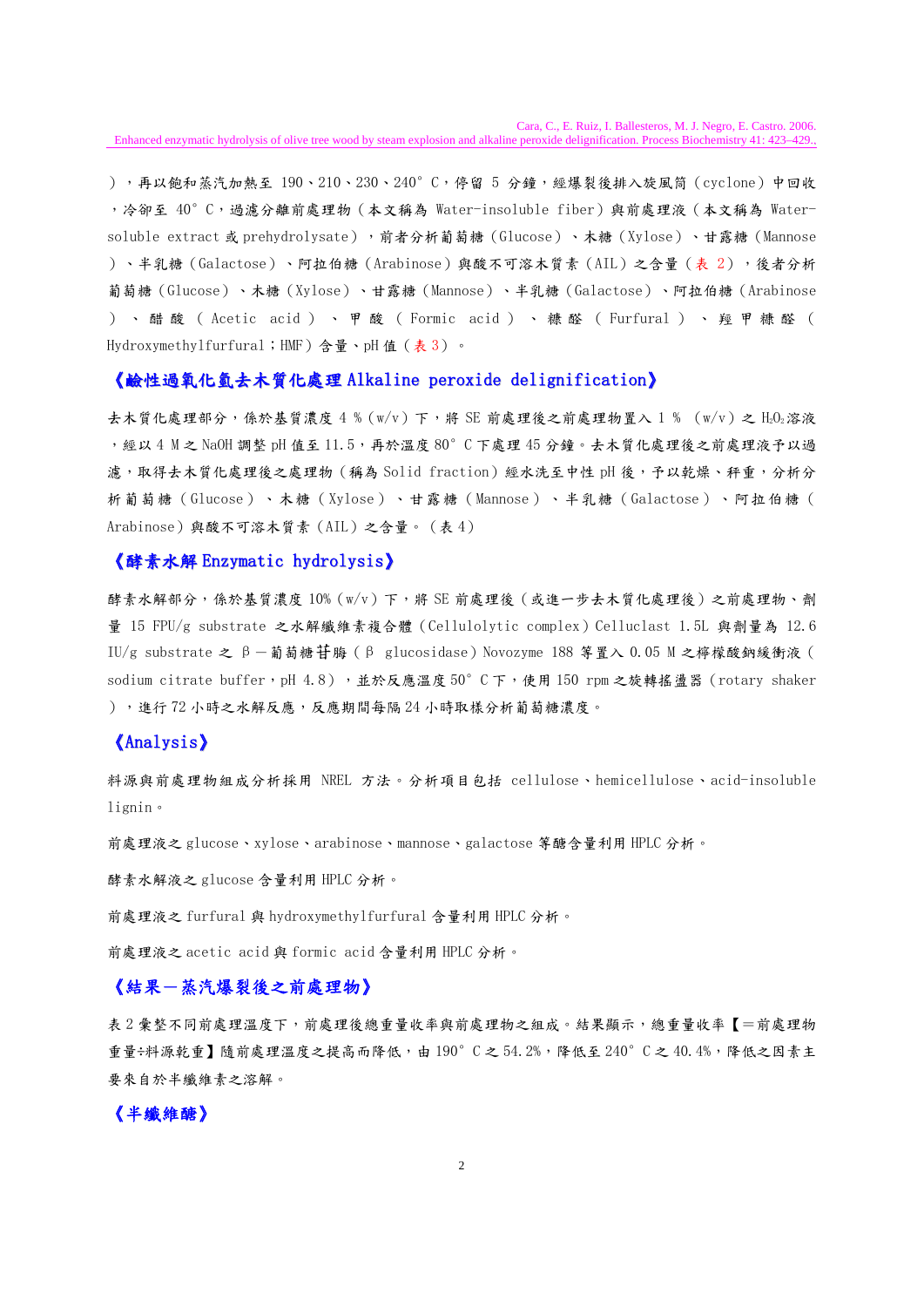半纖維素之溶出醣部分,阿拉伯糖在最低溫度下即已完全溶解,其他如木糖(Xylose)、甘露糖(Mannose )與半乳糖(Galactose)等之溶解度隨前處理溫度提高而增加。

# 《纖維素》

纖維素相對含量,隨前處理溫度之提高而增加,由 190°C 之 50.5%, 上升到 230°C 之 64.4%,惟在前處理 溫度提高到 240°C 時,因本身之大量溶解,導致含量下降為 56.2%。若從相對於料源乾重之角度來看,則 纖維素之絕對含量由 190°C 之 27.4%,下降為 240°C 之 22.7%, 顯示蒸汽爆裂過程確實有部分纖維素被溶 解。

### 《AIL》

The contents in acid-insoluble lignin (AIL) of the pretreated residue referred to raw material (data in brackets in Table 2) decrease in general with temperature showing a slight solubilisation; this result agrees with that reported for steam exploded poplar biomass [17]. (酸不可溶木質素(AIL)相對含量,因半纖維素之溶解而隨前處理溫度之提高而呈現微幅增加,由 190°C 之 31.4%,增加為 240°C之 38.2%。若從相對於料源乾重之角度來看 (表中括弧內之數字),則 AIL 絕對含 量隨前處理溫度之提高而降低,由 190°C 之 17.0%,下降為 240°C 之 15.4%,顯示蒸汽爆裂過程確有部分 木質素被溶解。)

### 《結果-蒸汽爆裂後之前處理液》

The composition of filtrates after pretreatment and posthydrolysis is shown in Table 3. Sugars (glucose as well as hemicellulosic-derived sugars) were recovered mainly in oligomeric form in the water-soluble fraction and only a small amount of monosaccharides was detected; considerable amounts of oligomers as a result of steam pretreatment have also been reported by other authors [18,19]. Oligomers cannot be directly metabolised by microorganisms and a hydrolysis of oligosaccharides in an acid-catalysed step (posthydrolysis) is needed to obtain a sugar solution suitable as a fermentation media. (表 3 彙整不同前處理溫度下前處理液之組成。 前處理液內之醣分主要為寡醣,只有一小部分為單醣。一如其他研究報告,這種以寡醣為主之現象,係來自 於蒸汽爆裂前處理之結果。由於寡醣無法被微生物代謝,進一步之酸催化步驟一後水解 posthydrolysis 具 有必要性。)

### 《Acetic acid、furfural、HMF》

表 3 中也可看出前處理液內之醋酸(Acetic acid)、甲酸(Formic acid)、糠醛(Furfural)、羥甲糠醛 (Hydroxymethylfurfural;HMF)含量。這些物質其實就是酵母菌成長之抑制物。醋酸係來自半纖維素之乙 醯基(-COCH<sub>3</sub>),糖醛與羥甲糠醛則為五碳醣與六碳醣之降解產物,甲酸是糠醛與經甲糠醛在高溫與酸環境 下所形成。依據觀察,在前處理溫度為 230°C 時,前處理液之醋酸與甲酸含量皆達到最高值,而在該溫度 下,前處理液之醣濃度則降低。Furfural 與 HMF 則除了在最高前處理溫度下比較明顯外,其它之前處理溫 度下濃度皆不大。雖然,前處理液內之降解產物可以部分被解讀為來自前處理物內五碳醣與六碳醣之流失,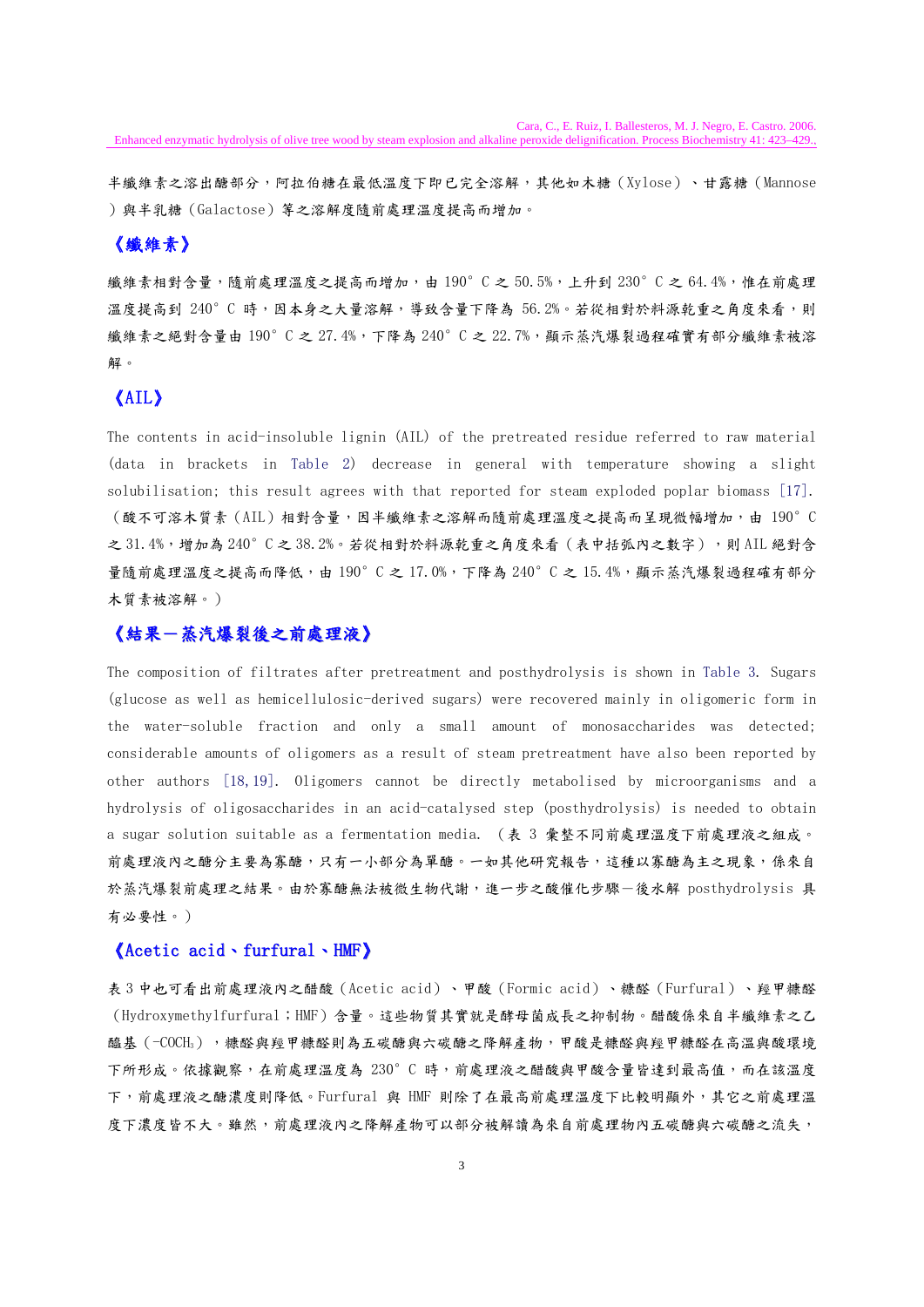也有可能是來自半纖維素與其他物質因降解產物揮發與濃縮反應所產生之流失。

### 《pH》

前處理液之 pH 值範圍為 3.3~3.7。前處理溫度越高,pH 值越低。

### 《纖維素與半纖維素收率》

圖 1 為各種前處理溫度下,前處理物與前處理液內之纖維素與半纖維素收率 (以料源內之纖維素與半纖維素 為基準)。由前處理物內之纖維素收率,可以看出部分纖維素被溶解。儘管前處理之纖維素收率越高越好, 但整體製程之最佳化與如何確保基質最高利用率之關鍵因素還是在於「前處理物內之纖維素對於酵素水解之 敏感度」與「前處理液內之半纖度理物內之半纖維醣收率,隨前處理溫度之上昇而降低,由 37%下降至 5%。

至於前處理液內之半纖維醣收率,在前處理溫度為 190 與 210 °C 時,還超過 40%。當前處理溫度升高為 230 與 240 °C 時,半纖維醣收率則降低。

因為醣降解之關係,導致高半纖維素溶解度並不相等於高半纖維醣收率:1.前處理溫度為 230、240°C 時, 半纖維素之溶解度高於 95%,但前處理液內之半纖維醣收率卻低於 30%;2.前處理溫度為 190、210°C 時, 半纖維素之溶解度低於 95%,但前處理液內之半纖維醣收率則高於 40%。

#### 《結果-去木質化後 Alkaline peroxide delignification》

經去木質化後之處理物組成彙整於表 4。去木質化後之重量收率=去木質化後之處理物重量÷蒸汽爆裂前處 理後之前處理物乾重。去木質化處理後之處理物重量收率,隨蒸汽爆裂溫度之增加而降低,由 190°C 之 69.1%,降低至 230°C 之 57.8%,240°C 時又回升為 58.9%,其主要因素係來自於木質素之被溶解,且前處 理溫度越高,溶解度越大。木質素溶解之結果,纖維素在前處理物內之相對含量隨前處理溫度之提高而增加 ,由 190°C 之 64.0%,上升到 230°C 之 90.3%,惟在前處理溫度提高到 240°C 時,因本身之大量溶解,導 致含量下降為 85.8%。進一步檢視前處理溫度為 230°C者,纖維素含量由未經去質化處理者之 64.4%提高至 有經去木質化處理者之 90.3%。

表 4 括弧內之數字係相對於料源重量之組成=相對組成×total gravimetric recovery×delignified solid recovery。以相對於料源重量之 Glucose 含量為例:24.0(表 4)=64.0×54.2%×69.1%。表 5 為蒸汽前處理 與去木質化處理後葡萄糖、半纖維醣與 AIL 相對於蒸汽爆裂前處理物與料源之收率。以相對於料源之葡萄 糖收率為例:69.7%=24.0%÷34.4%(表 1);以相對於蒸汽爆裂前處理物之葡萄糖收率為例:87.5%=24.0% ÷27.4%(表 2)。

蒸汽前處理溫度越高,越有助於去木質化之效果。AIL 含量由 190°C 之 20.7%,下降至 240°C 之 12.5%。 若從相對於原料乾重之角度來看,AIL 含量由 190°C 之 7.8%,下降為 240°C 之 3.0%。殘留之木質素含量 僅為原有 18%之 20%左右。Heitz et al.之研究也指出,隨前處理條件嚴苛程度之提高,先蒸汽爆裂前處理 再以 NaOH 去木質化後,殘留之木質素由 90% 下降至 10%。其理由來自:越高之蒸汽溫度,對纖維素結構之 破壞越深入,越有助於木質素在去木質化階段之溶解。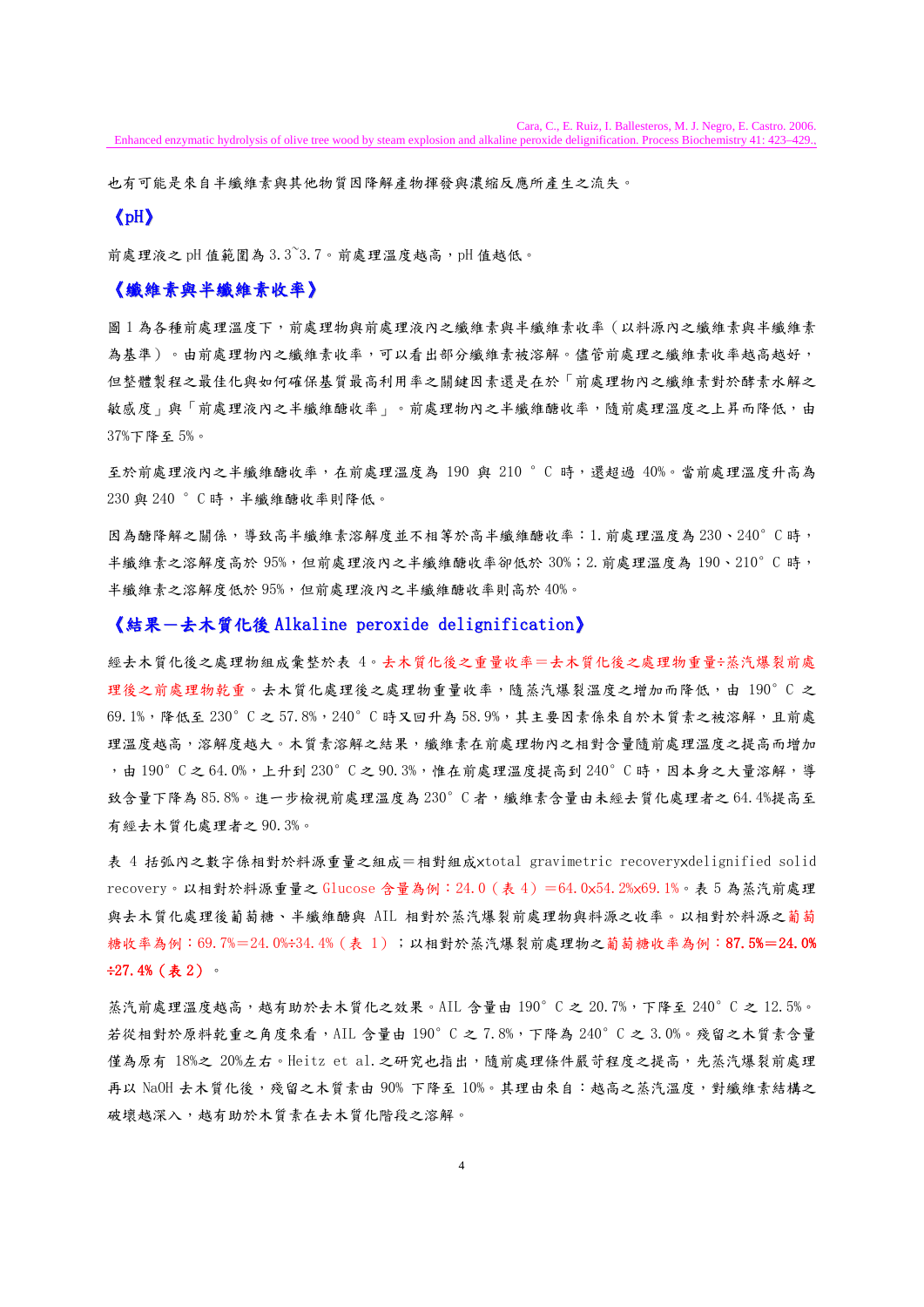Cara, C., E. Ruiz, I. Ballesteros, M. J. Negro, E. Castro. 2006.

Enhanced enzymatic hydrolysis of olive tree wood by steam explosion and alkaline peroxide delignification. Process Biochemistry 41: 423–429..

在去木質化處理過程中,也有部分醣因此而流失,這個事實對半纖維醣而言相當重要,雖然半纖維醣在前處 理物內之含量已經很低。值得注意者,過氧化氫是一種相當強之氧化劑,會與所有木材成分不分青紅皂白地 產生反應,造成醣降解。醣之溶解除了發生在化學處理階段外,也發生在水洗階段。

### 《結果-酵素水解後之葡萄糖濃度》

表 6 彙整先以不同溫度蒸汽爆裂前處理,再經或未經去木質化處理後,於 72 小時酵素水解過程中,第 24、 48、72 小時測得之水解液葡萄糖濃度(g/L)。葡萄糖濃度隨酵素水解時間或蒸汽爆裂溫度之增加而增加, 惟以 240°C 前處理者,葡萄糖濃度反而下降。比較有無再經去木質化處理之酵素水解產率,顯示有經去木 質化處理者,酵素木解結果優於未經去木質化處理者,且未經去木質化處理者,葡萄糖濃度並未隨水解時間 之拉長而增加。以前處理溫度 190°C為例,僅經蒸汽爆裂前處理者,於 72 小時之酵素水解後可獲得濃度為 3.1 g/L 之葡萄糖,若在蒸汽爆裂前處理後再經去木質化處理者,獲得之葡萄糖濃度提高至 39.6 g/L。超過 10位。

蒸汽爆裂前處理後再經去木質化處理者,酵素水解之結果確實較佳,不管前處理溫度高低,提高酵素水解敏 感度之效果非常明顯,以前處理溫度 190°C 者為例,有無再經去木質化處理之葡萄糖釋出濃度就差了 10 倍 。在葡萄糖濃度與水解時間之關係方面,有再經去木質化處理者,葡萄糖濃度隨水解時間之增加而增加,未 經去木質化處理者,葡萄糖濃度並未隨水解時間之拉長而增加。有再經去木質化處理者之葡萄糖濃度最高為  $51.3$  g/L,這個結果已經讓水解液很適合作為醱酵培養基 fermentation broth,而不需要再經過任何高成 本之濃縮程序。

圖 2 為有無再經去木質化處理者,經 72 小時酵素水解後測得之酵素水解產率(=72 小時水解後之葡萄糖濃 度÷前處理物內之潛在葡萄糖)。結果顯示,有再經去木質化處理者,明顯有助於酵素水解產率。

與預期有些出入者,在於最高之酵素水解產率 61.9%發生在前處理溫度為 190°C 時,且水解產率隨蒸汽爆 裂溫度之提高而降低。由於本研究使用之基質濃度為 10%,在高溫下要維持較高之葡萄糖濃度,恐怕得面對 葡萄糖之抑制作用。為了驗證葡萄糖之抑制作用,將基質濃度由 10% (w/v) 降低至 2% (w/v),則酵素水解 產率反而隨蒸汽爆裂溫度之提高而增加,在前處理溫度 190、210、230、240°C 下,酵素水解產率分別為 51.3、65.8、76.5、77.3%,顯見當基質濃度為 10%(w/v)時,水解產率確實受到葡萄糖抑制作用之影響。

Ramos el al. 以 eucalyptus、aspen 與 spruce wood 作為料源,先以蒸汽爆裂前處理再經去木質化處理, 於基質濃度 10%下,獲得 50、60 與 70%之酵素水解產率。Robinson et al.於基質濃度 5%下獲得 84.3%之水 解產率與 40 g/L 之葡萄糖濃度。

### 《結果-整體產率 Overall process yields》

表7彙整不同前處理溫度下,先以蒸汽爆裂前處理後之前處理液與前處理物醣收率,以及再經木質化處理後 之處理物醣含量,然後再予以酵素水解之產率。結果顯示,前處理液內醣收率最高者,為前處理溫度為 190 與 210 °C。加計前處理後之前處理液醣收率與酵素水解後之葡萄糖收率所得之 overall process yield 顯 示,最高值係來自先以 190 °C 蒸汽爆裂前處理再經去木質化處理者,在該條件下可於前處理階段由 100 g 之料源獲得 14.0 g 之醣, 並於酵素水解階段獲得 14.8 g 之醣, 總計 28.8 g, 為理想值 54.7 g 之 52.6%。